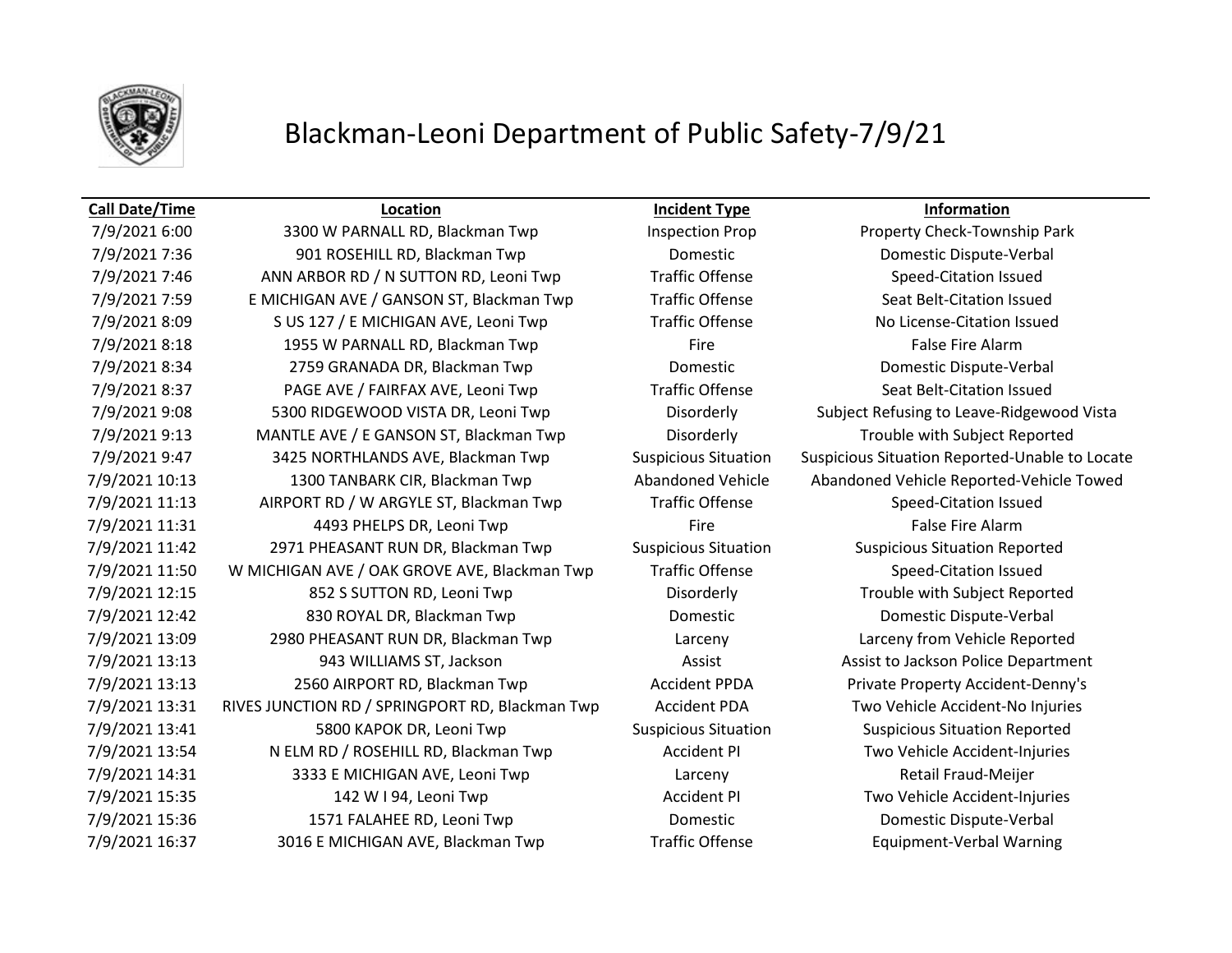

# Blackman-Leoni Department of Public Safety-7/9/21

### **Call Date/Time Location Incident Type Information**

7/9/2021 16:52 E GANSON ST / N ROBERTS ST, Blackman Twp Traffic Offense Speed-Verbal Warning 7/9/2021 17:10 1530 HAYBALL RD, Leoni Twp Assist Assist Assist Assist to Michigan State Police 7/9/2021 17:14 W I 94 / COOPER RD, Blackman Twp Motorist Assist Motorist Assist-Vehicle Problems 7/9/2021 17:16 4339 KINGSTON LN, Blackman Twp Domestic Domestic Dispute-Verbal 7/9/2021 17:18 W MICHIGAN AVE / N BROWN ST, Blackman Twp Disorderly Trouble with Subject Reported 7/9/2021 17:37 347 OAK GROVE AVE, Blackman Twp MDOP Damage to Property Reported-Television 7/9/2021 18:07 4205 LANSING AVE, Blackman Twp Disorderly Trouble with Subject Reported 7/9/2021 18:10 3210 BENT TREE LN, Blackman Twp Domestic Domestic Dispute-Verbal 7/9/2021 18:15 COOPER RD / E PARNALL RD, Blackman Twp CCW Carrying a Concealed Weapon Violation 7/9/2021 18:29 E MICHIGAN AVE / DONNELY RD, Leoni Twp Traffic Offense Speed-Verbal Warning 7/9/2021 18:40 PAGE AVE / RONALD RD, Leoni Twp Traffic Offense Speed-Citation Issued 7/9/2021 18:51 PAGE AVE / FACTORY RD, Leoni Twp Traffic Offense Speed-Citation Issued 7/9/2021 18:55 AIRPORT RD / SCHEELE DR, Blackman Twp Welfare Check Welfare Check on Subject-Checked OK 7/9/2021 19:00 PAGE AVE / STILLWELL AVE, Leoni Twp Traffic Offense Speed-Citation Issued 7/9/2021 19:14 PAGE AVE / S SUTTON RD, Leoni Twp Traffic Offense Speed-Citation Issued 7/9/2021 19:37 PAGE AVE / APPLE LN, Leoni Twp Traffic Offense Speed-Citation Issued 7/9/2021 20:11 247 OAK GROVE AVE, Blackman Twp Domestic Domestic Dispute-Verbal 7/9/2021 20:17 PAGE AVE / HALL ST, Leoni Twp Traffic Offense Registration Violation-Verbal Warning 7/9/2021 20:23 COUNTY FARM RD / SARADAN DR, Blackman Twp Traffic Offense Registration Violation-Citation Issued 7/9/2021 20:27 4250 PAGE AVE, Leoni Twp Traffic Offense Registration Violation-Verbal Warning 7/9/2021 20:34 901 ROSEHILL RD, Blackman Twp Trespassing Subject Refusing to Leave-Travelodge Motel 7/9/2021 20:40 2756 E SOUTH ST, Leoni Twp Alarm Alarm Alarm False Burglar Alarm 7/9/2021 20:46 3576 BELLROSE DR, Leoni Twp Rescue Medical Emergency 7/9/2021 20:52 WILDWOOD AVE / BARRETT AVE, Blackman Twp Traffic Offense Registration Violation-Verbal Warning 7/9/2021 20:59 2601 AIRPORT RD, Blackman Twp Disorderly Reported Fight in Lot-McDonald's-Not Located 7/9/2021 21:00 3300 W PARNALL RD, Blackman Twp Inspection Prop Property Check-Township Park 7/9/2021 21:01 AIRPORT RD / W ARGYLE ST, Blackman Twp Traffic Offense Improper Turn-Verbal Warning 7/9/2021 21:08 4064 PAGE AVE, Leoni Twp Traffic Offense Registration Violation-Verbal Warning